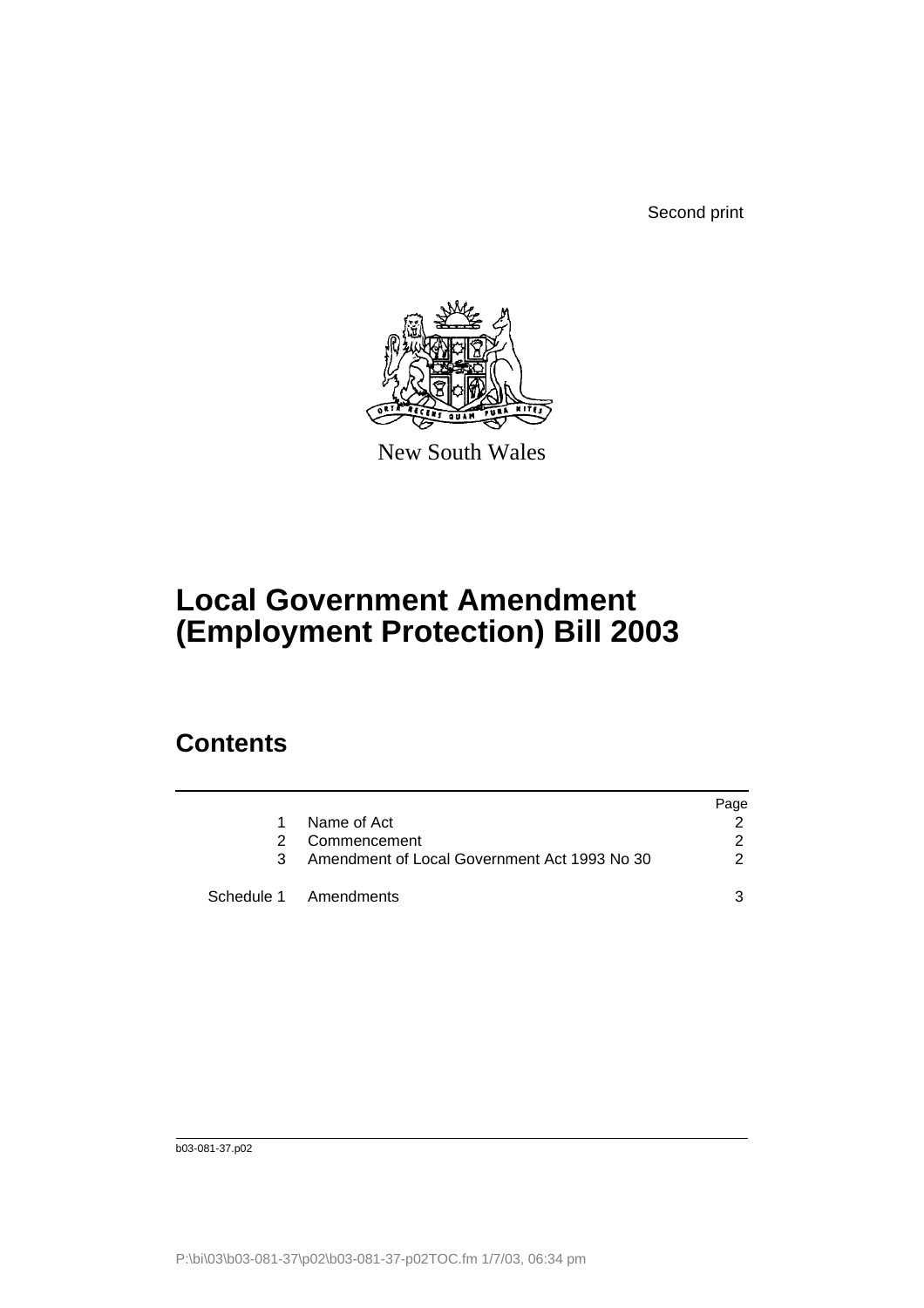**Contents** 

Page

Contents page 2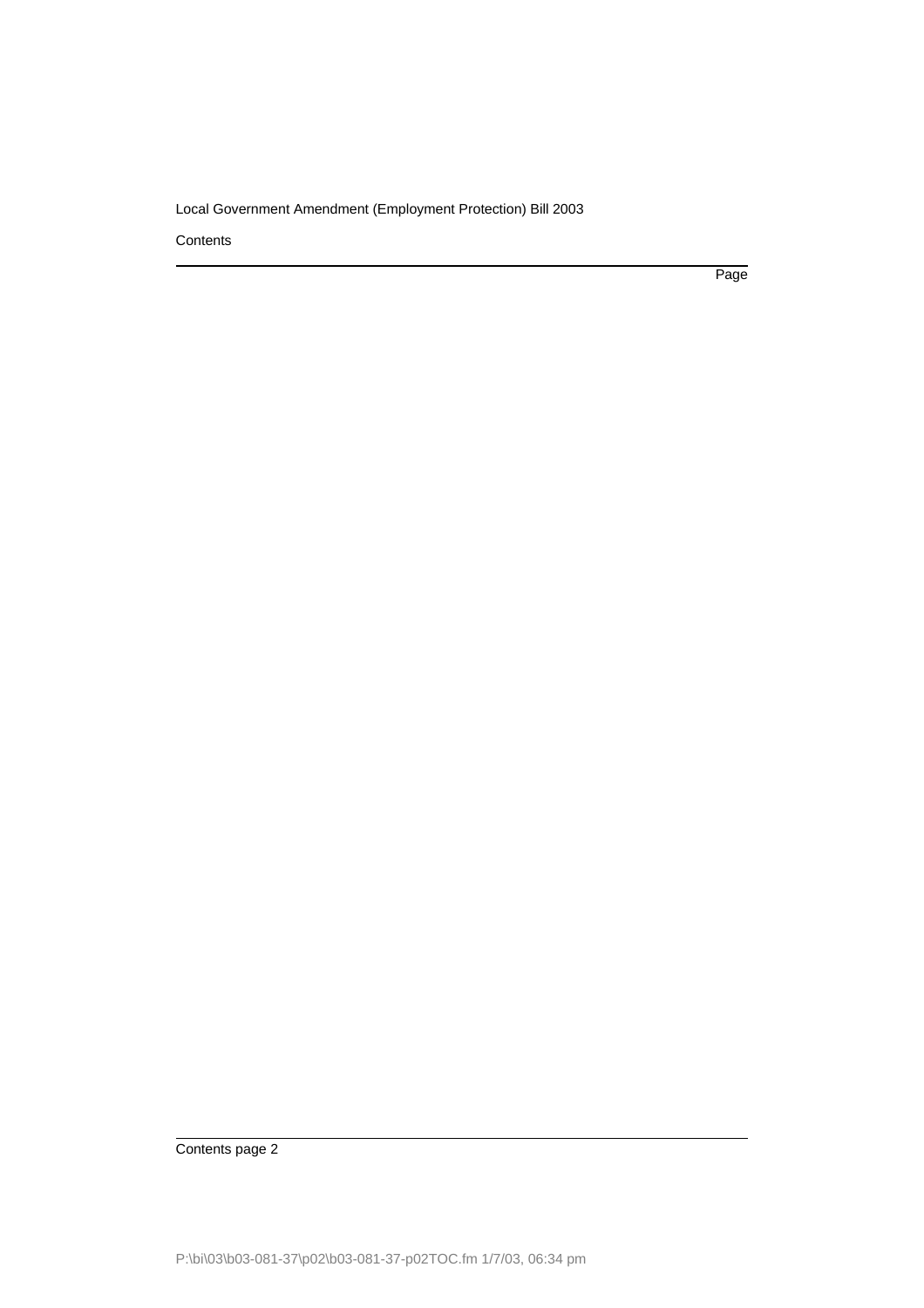*This PUBLIC BILL, originated in the LEGISLATIVE COUNCIL and, having this day passed, is now ready for presentation to the LEGISLATIVE ASSEMBLY for its concurrence.*

*Legislative Council*

*Clerk of the Parliaments.*



New South Wales

## **Local Government Amendment (Employment Protection) Bill 2003**

Act No , 2003

An Act to amend the *Local Government Act 1993* to provide employment protection for certain staff members transferred from the employment of one council to another council due to the constitution, amalgamation or alteration of council areas; and for other purposes.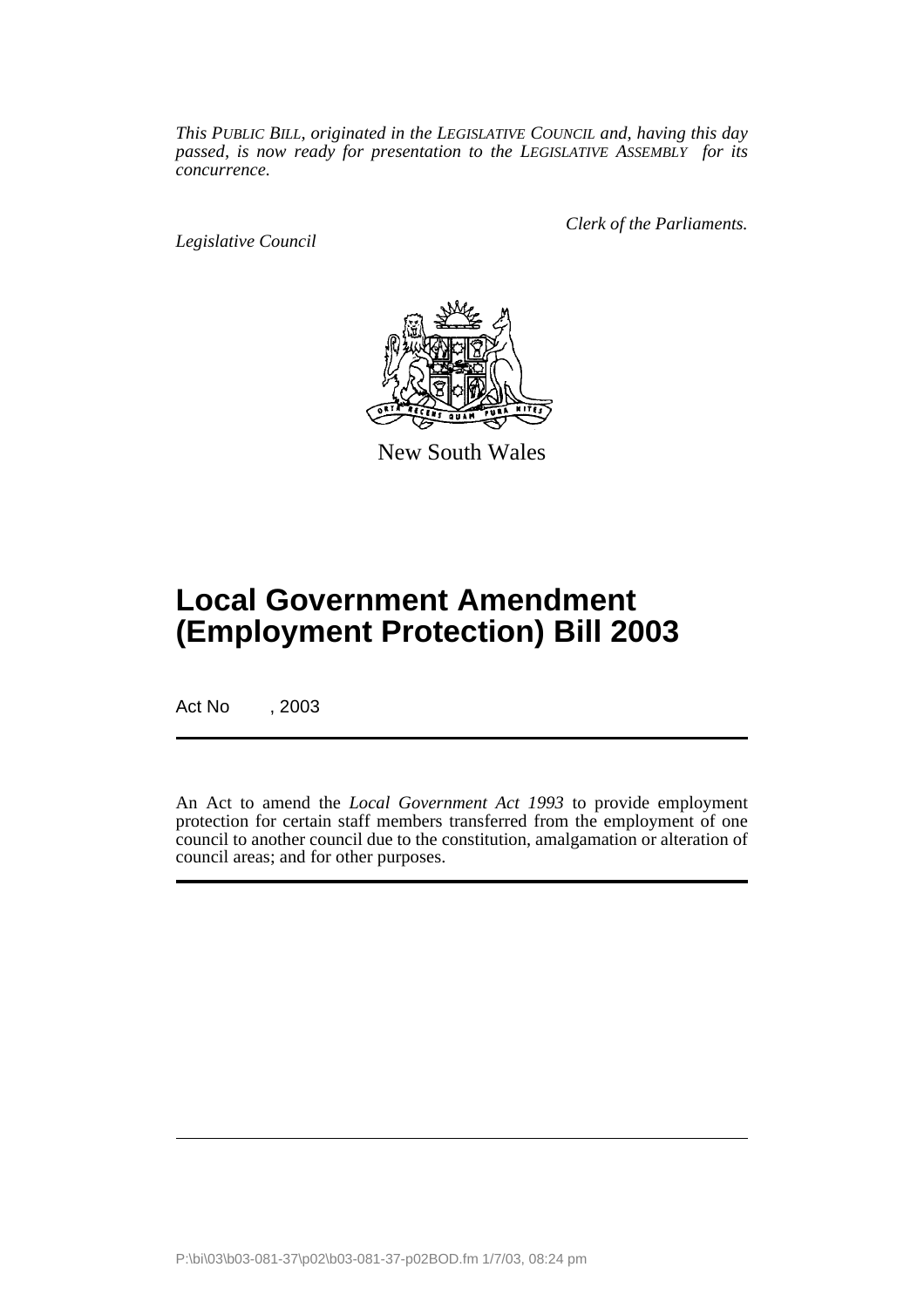<span id="page-3-2"></span><span id="page-3-1"></span><span id="page-3-0"></span>

|              | The Legislature of New South Wales enacts:                                               | 1                   |
|--------------|------------------------------------------------------------------------------------------|---------------------|
|              | Name of Act                                                                              | 2                   |
|              | This Act is the <i>Local Government Amendment (Employment</i> )<br>Protection) Act 2003. | 3<br>4              |
| $\mathbf{2}$ | <b>Commencement</b>                                                                      | 5                   |
|              | This Act commences on a day or days to be appointed by<br>proclamation.                  | 6<br>$\overline{7}$ |
| 3            | Amendment of Local Government Act 1993 No 30                                             | 8                   |
|              | The <i>Local Government Act 1993</i> is amended as set out in<br>Schedule 1.             | 9<br>10             |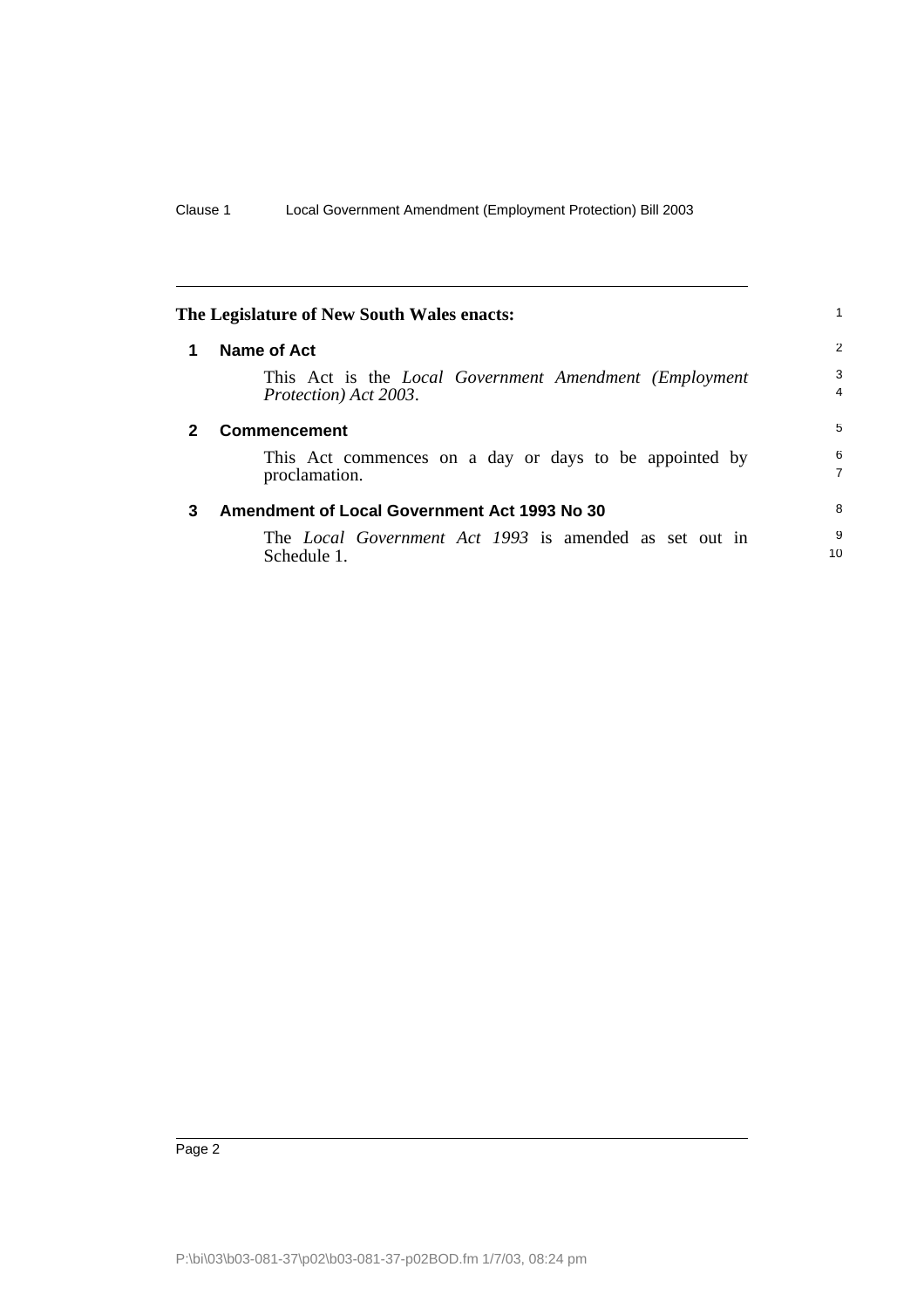Amendments Schedule 1

 $\bar{\bar{z}}$ 

l,

 $\ddot{\phantom{0}}$ 

<span id="page-4-0"></span>

|       |      |                     | <b>Schedule 1 Amendments</b><br>(Section 3)                                                                                                                                                                                                                                                                       | 1<br>$\overline{c}$        |
|-------|------|---------------------|-------------------------------------------------------------------------------------------------------------------------------------------------------------------------------------------------------------------------------------------------------------------------------------------------------------------|----------------------------|
| [1]   |      |                     | Section 213 Facilitating provisions of proclamations                                                                                                                                                                                                                                                              | 3                          |
|       |      |                     | Insert after section 213 $(1)$ :<br><b>Note.</b> If a proclamation for the purposes of this Division transfers staff<br>members (other than senior staff) from the employment of one council to<br>another council, the provisions of Part 6 of Chapter 11 apply in relation<br>to the transferred staff members. | 4<br>5<br>6<br>7<br>8      |
| $[2]$ |      |                     | <b>Section 218C Facilitating provisions of proclamations</b>                                                                                                                                                                                                                                                      | 9                          |
|       |      |                     | Insert after section $218C(2)$ :                                                                                                                                                                                                                                                                                  | 10                         |
|       |      |                     | <b>Note.</b> If a proclamation for the purposes of this Division transfers staff<br>members (other than senior staff) from the employment of one council to<br>another council, the provisions of Part 6 of Chapter 11 apply in relation<br>to the transferred staff members.                                     | 11<br>12<br>13<br>14       |
| $[3]$ |      | <b>Section 354A</b> |                                                                                                                                                                                                                                                                                                                   | 15                         |
|       |      |                     | Insert after section 354:                                                                                                                                                                                                                                                                                         | 16                         |
|       | 354A | staff               | Ministerial approval for certain termination payments to senior                                                                                                                                                                                                                                                   | 17<br>18                   |
|       |      | (1)                 | A council must not make a payment to the general manager or<br>other senior staff member of the council in relation to his or<br>her termination of employment (including termination on the<br>ground of redundancy) without first obtaining the Minister's<br>approval to the payment.                          | 19<br>20<br>21<br>22<br>23 |
|       |      | (2)                 | The Minister may refuse to approve a payment under<br>subsection (1) if the Minister is not satisfied the payment is<br>appropriate.                                                                                                                                                                              | 24<br>25<br>26             |
|       |      | (3)                 | A payment referred to in subsection (1) that is made without<br>the Minister's approval:                                                                                                                                                                                                                          | 27<br>28                   |
|       |      |                     | is to be repaid to the council, and<br>(a)                                                                                                                                                                                                                                                                        | 29                         |
|       |      |                     | is a debt due to the council recoverable by the council<br>(b)<br>or the Minister in any court of competent jurisdiction.                                                                                                                                                                                         | 30<br>31                   |
|       |      | (4)                 | Subsection (1) does not apply to payments of a kind exempted<br>from this section by the regulations.                                                                                                                                                                                                             | 32<br>33                   |
|       |      | (5)                 | To remove doubt, this section extends to:                                                                                                                                                                                                                                                                         | 34                         |
|       |      |                     | (a)<br>a termination payment made under a contract and to an<br>ex gratia termination payment, and                                                                                                                                                                                                                | 35<br>36                   |

Page 3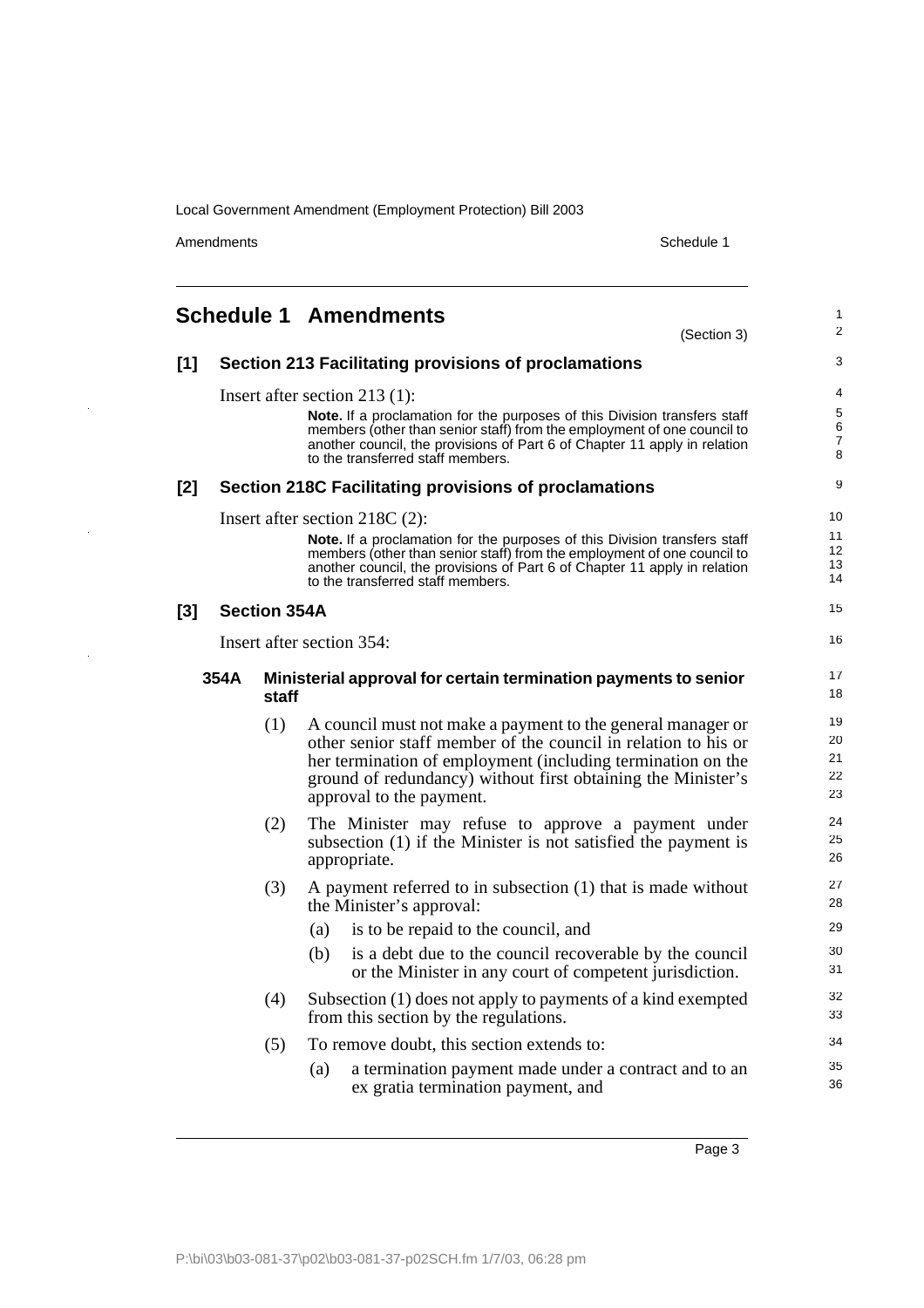Schedule 1 Amendments

 $\overline{\phantom{a}}$ 

|     |                                                                                                                                 |                    | (b)                | a termination payment made under a contract entered<br>into before the commencement of this section.                                                           | $\mathbf{1}$<br>$\overline{2}$                               |
|-----|---------------------------------------------------------------------------------------------------------------------------------|--------------------|--------------------|----------------------------------------------------------------------------------------------------------------------------------------------------------------|--------------------------------------------------------------|
| [4] |                                                                                                                                 | Chapter 11, Part 6 |                    |                                                                                                                                                                | 3                                                            |
|     |                                                                                                                                 |                    |                    | Insert after Part 5 of Chapter 11:                                                                                                                             | 4                                                            |
|     | Part 6<br><b>Arrangements for council staff affected</b><br>by the constitution, amalgamation or<br>alteration of council areas |                    |                    |                                                                                                                                                                |                                                              |
|     | 354B                                                                                                                            |                    | <b>Definitions</b> |                                                                                                                                                                | 8                                                            |
|     |                                                                                                                                 | (1)                |                    | In this Part:                                                                                                                                                  | 9                                                            |
|     |                                                                                                                                 |                    |                    | <i>former council</i> , in relation to a transferred staff member,<br>means the council that employed the staff member<br>immediately before the transfer day. | 10 <sup>°</sup><br>11<br>12 <sup>2</sup>                     |
|     |                                                                                                                                 |                    |                    | new council, in relation to a transferred staff member, means<br>the council into whose employment the staff member was<br>transferred on the transfer day.    | 13<br>14<br>15                                               |
|     |                                                                                                                                 |                    |                    | <i>proposal</i> means:                                                                                                                                         | 16                                                           |
|     |                                                                                                                                 |                    | (a)                | a proposal made under section 215 to constitute one or<br>more areas, or                                                                                       | 17<br>18                                                     |
|     |                                                                                                                                 |                    | (b)                | a proposal made under section 218E to amalgamate one<br>or more areas, or                                                                                      | 19<br>20                                                     |
|     |                                                                                                                                 |                    | (c)                | a proposal made under section 218E to alter the<br>boundaries of one of more areas.                                                                            | 21<br>22                                                     |
|     |                                                                                                                                 |                    |                    | <i>proposal period</i> means (subject to subsection (2)) the period:                                                                                           | 5<br>6<br>$\overline{7}$<br>23<br>24<br>25<br>30<br>31<br>33 |
|     |                                                                                                                                 |                    | (a)                | starting on the day the proposal is made, and                                                                                                                  |                                                              |
|     |                                                                                                                                 |                    | (b)                | ending on the following day:<br>(i)<br>if the Minister decides not to proceed with the<br>proposal—the day that decision is made under                         | 26<br>27                                                     |
|     |                                                                                                                                 |                    |                    | section 215 or 218E,                                                                                                                                           | 28                                                           |
|     |                                                                                                                                 |                    |                    | if the Minister refers the proposal to the<br>(ii)<br>Boundaries Commission or the Director-General                                                            | 29                                                           |
|     |                                                                                                                                 |                    |                    | but decides to decline to recommend to the<br>Governor that the proposal be implemented—the<br>day that decision is made,                                      | 32                                                           |
|     |                                                                                                                                 |                    |                    |                                                                                                                                                                |                                                              |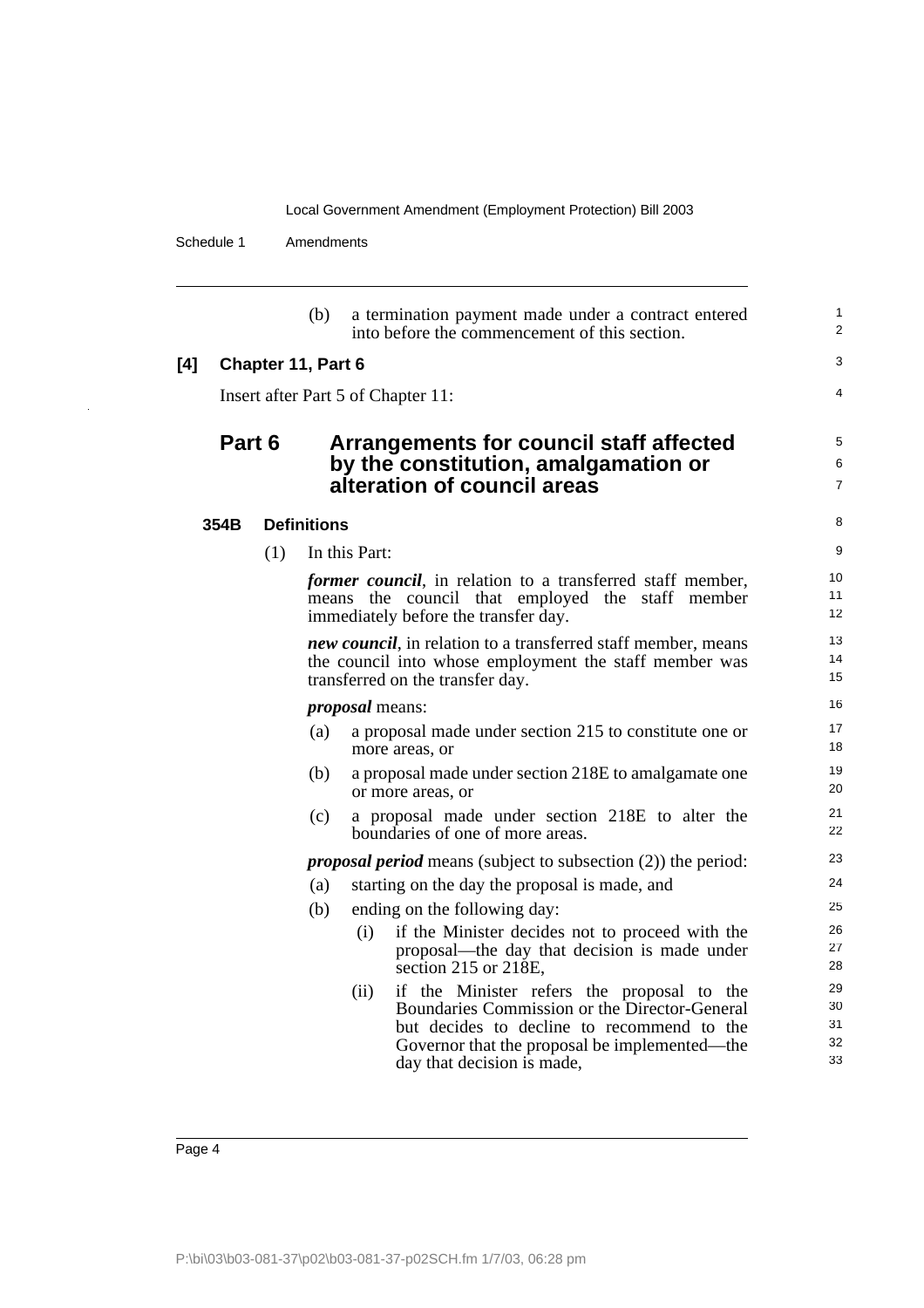Amendments Schedule 1

|      |     | (iii)                 | if the Minister recommends to the Governor that<br>proposal be implemented—immediately<br>the<br>before the date specified in the proclamation<br>implementing the proposal.                                                                                 | 1<br>$\overline{\mathbf{c}}$<br>3<br>4 |
|------|-----|-----------------------|--------------------------------------------------------------------------------------------------------------------------------------------------------------------------------------------------------------------------------------------------------------|----------------------------------------|
|      |     | another council.      | <i>transfer day</i> , in relation to a transferred staff member, means<br>the day on which the staff member was transferred, by a<br>proclamation made for the purposes of Division 1 or 2A of<br>Part 1 of Chapter 9, from the employment of one council to | 5<br>6<br>7<br>8<br>9                  |
|      |     | council:              | <i>transferred staff member</i> means a member of the staff of a<br>council who is transferred to the employment of another                                                                                                                                  | 10<br>11<br>12                         |
|      |     | (a)                   | by a proclamation for the purposes of Division 1 of Part<br>1 of Chapter 9 that constitutes one or more areas, or                                                                                                                                            | 13<br>14                               |
|      |     | (b)                   | by a proclamation for the purposes of Division 2A of<br>Part 1 of Chapter 9 that:                                                                                                                                                                            | 15<br>16                               |
|      |     | (i)<br>(ii)           | amalgamates one or more areas, or<br>alters the boundaries of one or more areas.                                                                                                                                                                             | 17<br>18                               |
|      | (2) |                       | The Minister may, by notice in writing to a council, extend the<br>proposal period in relation to that council by determining an<br>earlier date for the start of the period than the date the<br>proposal is made under section 215 or 218E.                | 19<br>20<br>21<br>22                   |
| 354C |     | proposal period       | No forced redundancy of affected staff members during                                                                                                                                                                                                        | 23<br>24                               |
|      |     | redundancy.           | The employment of a member of staff of a council that is<br>affected by a proposal (other than of a senior staff member)<br>must not be terminated, without the staff member's<br>agreement, during the proposal period on the ground of                     | 25<br>26<br>27<br>28<br>29             |
| 354D |     |                       | Preservation of entitlements of transferred staff members                                                                                                                                                                                                    | 30                                     |
|      | (1) | section 354E.         | A transferred staff member's employment (other than that of<br>a senior staff member) continues on the same terms and<br>conditions as the terms and conditions that applied to the staff<br>member immediately before the transfer day, subject to          | 31<br>32<br>33<br>34<br>35             |
|      | (2) | under any Act or law. | Subsection (1) applies until other provision is duly made                                                                                                                                                                                                    | 36<br>37                               |

Page 5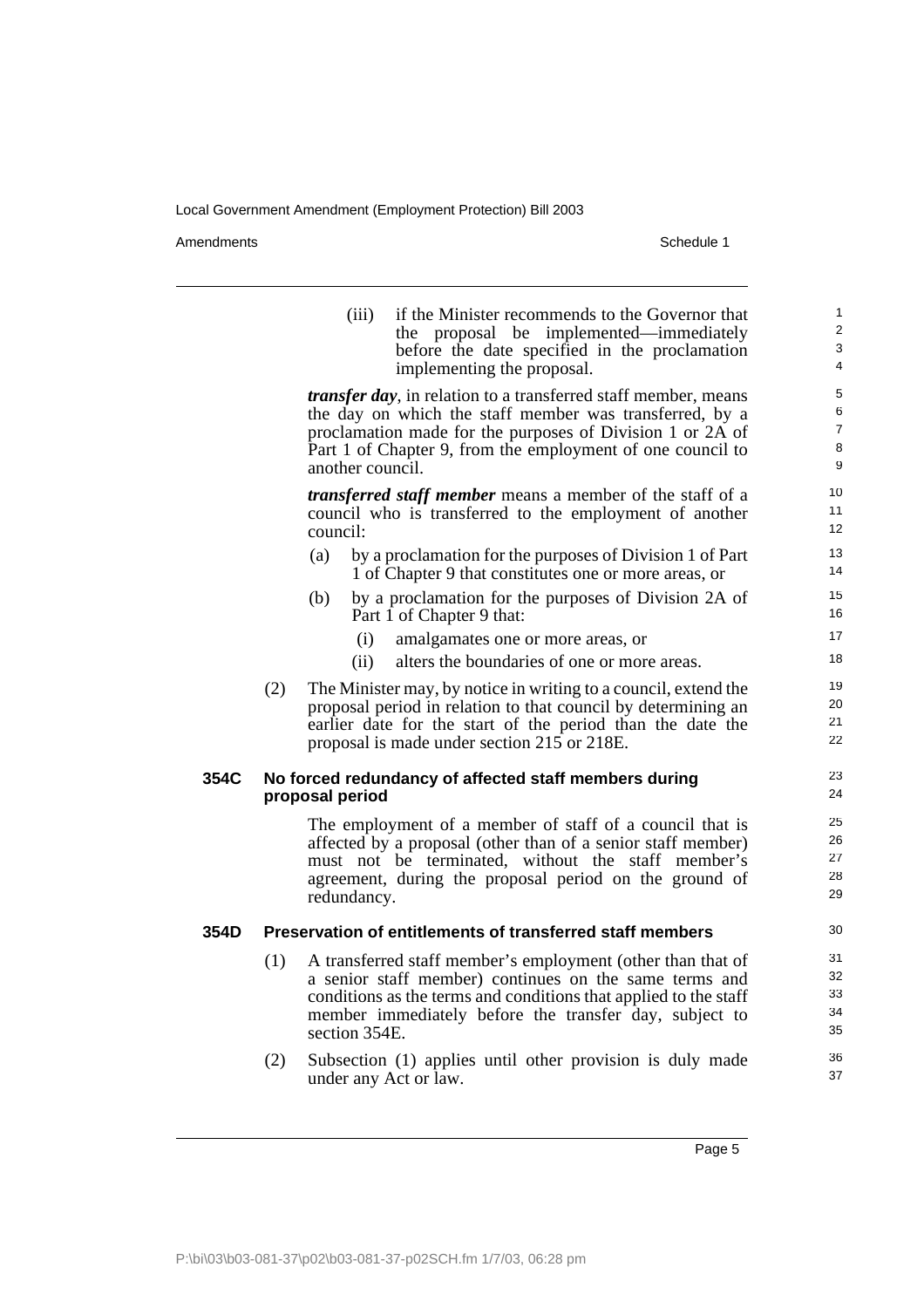Schedule 1 Amendments

|      | (3) | Neither the contract of employment nor the period of<br>employment of a transferred staff member is taken to have<br>been broken by the transfer for the purposes of any law, award<br>or agreement relating to the employment of that staff member.                                                                                                                                                                                    | $\mathbf{1}$<br>$\overline{2}$<br>3<br>$\overline{4}$ |
|------|-----|-----------------------------------------------------------------------------------------------------------------------------------------------------------------------------------------------------------------------------------------------------------------------------------------------------------------------------------------------------------------------------------------------------------------------------------------|-------------------------------------------------------|
|      | (4) | A transferred staff member is not entitled to receive any<br>payment or other benefit merely because the staff member<br>ceases to be a staff member of the former council.                                                                                                                                                                                                                                                             | 5<br>6<br>$\overline{7}$                              |
|      | (5) | The transfer of a transferred staff member does not affect any<br>accrued rights the staff member had immediately before the<br>transfer, including in relation to recreation leave, sick leave,<br>long service leave and superannuation, but does not entitle the<br>staff member to claim dual benefits of the same kind for the<br>same period of service.                                                                          | 8<br>9<br>10<br>11<br>12<br>13                        |
| 354E |     | Certain increases or decreases in staff entitlements during<br>proposal period not binding on new council without approval                                                                                                                                                                                                                                                                                                              | 14<br>15                                              |
|      | (1) | This section applies to a determination of the terms and<br>conditions of employment of staff members of a council that<br>is made during the proposal period, and extends to any such<br>determination made in an industrial agreement with or on<br>behalf of the staff members, in an employment contract with<br>a staff member or in an employment policy of the council.                                                          | 16<br>17<br>18<br>19<br>20<br>21                      |
|      | (2) | After the transfer day:                                                                                                                                                                                                                                                                                                                                                                                                                 | 22                                                    |
|      |     | the new council is not<br>(a)<br>bound by<br>such<br>any<br>determination, and                                                                                                                                                                                                                                                                                                                                                          | 23<br>24                                              |
|      |     | (b)<br>any such determination is to be disregarded for the<br>purposes of section 354D (1),                                                                                                                                                                                                                                                                                                                                             | 25<br>26                                              |
|      |     | unless the determination has been approved by the Minister<br>under this section or the approval of the Minister is not<br>required under this section.                                                                                                                                                                                                                                                                                 | 27<br>28<br>29                                        |
|      | (3) | If an application is made to the Minister for approval of a<br>determination to which this section applies, the Minister may<br>refuse to approve the determination only if the Minister is<br>satisfied that the determination arises from or is in<br>anticipation of the proposal and would result in<br>an<br>unjustifiable increase or decrease in the obligations of the new<br>council in relation to transferred staff members. | 30<br>31<br>32<br>33<br>34<br>35<br>36                |
|      | (4) | A determination to which this section applies is not required<br>to be approved by the Minister if:                                                                                                                                                                                                                                                                                                                                     | 37<br>38                                              |
|      |     |                                                                                                                                                                                                                                                                                                                                                                                                                                         |                                                       |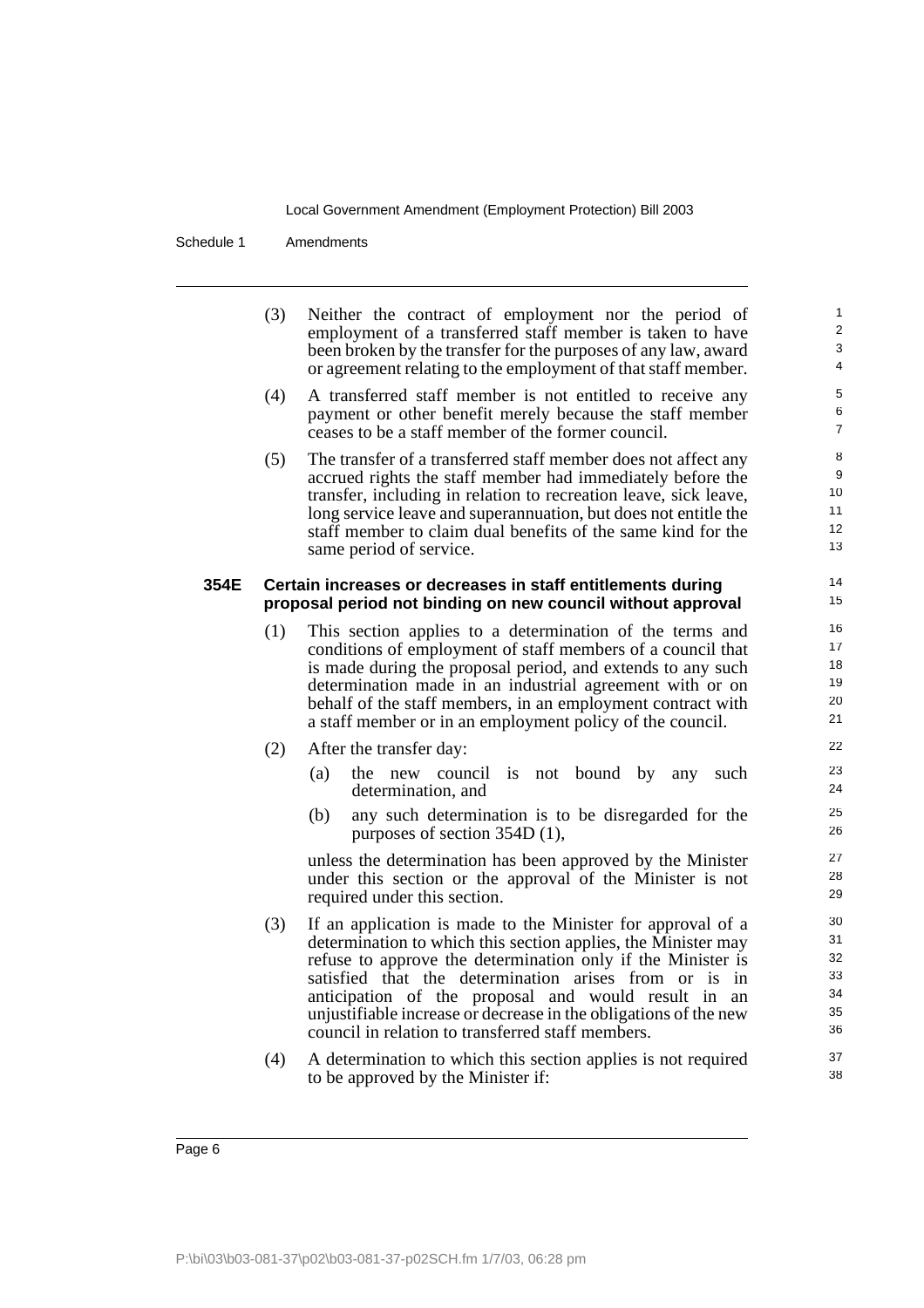Amendments Schedule 1

|      |     | (a) | it complies with the requirements of regulations made<br>for the purposes of this section, or                                                                                                                                                                                                           | $\mathbf{1}$<br>$\overline{2}$                          |
|------|-----|-----|---------------------------------------------------------------------------------------------------------------------------------------------------------------------------------------------------------------------------------------------------------------------------------------------------------|---------------------------------------------------------|
|      |     | (b) | the Minister determines in writing that approval is not<br>required.                                                                                                                                                                                                                                    | 3<br>4                                                  |
| 354F |     |     | No forced redundancy of transferred non-senior staff<br>members for 3 years after transfer                                                                                                                                                                                                              | 5<br>6                                                  |
|      |     |     | A transferred staff member's employment with the new<br>council (other than a senior staff member) must not be<br>terminated, without the staff member's agreement, within 3<br>years after the transfer day on the ground of redundancy<br>arising from the transfer of the staff member's employment. | $\overline{7}$<br>$\bf8$<br>9<br>10 <sup>10</sup><br>11 |
| 354G |     |     | Lateral transfer of non-senior staff members                                                                                                                                                                                                                                                            | 12                                                      |
|      | (1) |     | This section applies if:                                                                                                                                                                                                                                                                                | 13                                                      |
|      |     | (a) | a council employs transferred staff members, and                                                                                                                                                                                                                                                        | 14                                                      |
|      |     | (b) | within 12 months after the transfer day, the general<br>manager proposes to make an appointment to a position<br>within the organisational structure of the council, other<br>than a senior staff position, and                                                                                         | 15<br>16<br>17<br>18                                    |
|      |     | (c) | a transferred staff member (other than a senior staff<br>member) was, immediately before the transfer day,<br>performing substantially the same duties for the staff<br>member's former council as are required to be<br>performed in the position to be filled.                                        | 19<br>20<br>21<br>22<br>23                              |
|      | (2) |     | The council:                                                                                                                                                                                                                                                                                            | 24                                                      |
|      |     | (a) | must notify its staff members of the position and give its<br>staff members a reasonable opportunity to apply for the<br>position, and                                                                                                                                                                  | 25<br>26<br>27                                          |
|      |     | (b) | must not externally advertise the position.                                                                                                                                                                                                                                                             | 28                                                      |
|      | (3) |     | A person who:                                                                                                                                                                                                                                                                                           | 29                                                      |
|      |     | (a) | applies for appointment to a position referred to in this<br>section, and                                                                                                                                                                                                                               | 30<br>31                                                |
|      |     |     | (b) is employed by the council at the time of making the                                                                                                                                                                                                                                                | 32                                                      |

(b) is employed by the council at the time of making the application, and

Page 7

33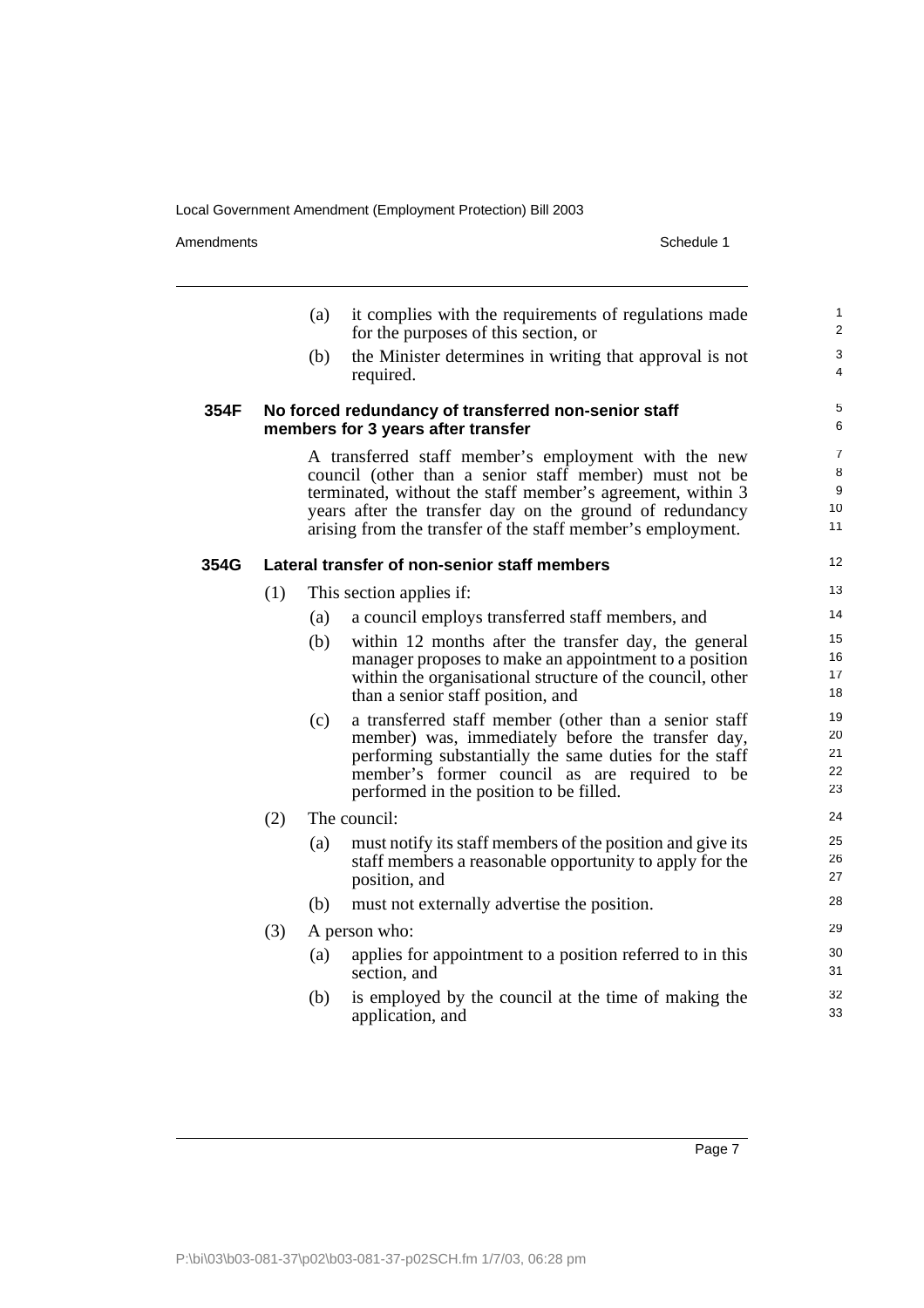Schedule 1 Amendments

(c) is a person referred to in subsection  $(1)$  (c), must be considered for appointment to the position in preference to any other applicant for the position who is not such a person. (4) If there is more than one person referred to in subsection (3) who is eligible for appointment to a position, the applicant who has the greatest merit, determined in accordance with section 349 (2) and (3), is to be selected. (5) Subject to subsection (4), sections 348 and 349 do not apply to an appointment to a position referred to in this section and the Council may not decide, under section 350 (b), that those sections apply to the appointment. **354H External advertising not required in certain circumstances** (1) This section applies if: (a) a council employs transferred staff members, and (b) within 12 months after the transfer day, the general manager proposes to make an appointment to a position within the organisational structure of the council, other than a senior staff position, and (c) the general manager is satisfied that one or more of the transferred staff members (other than a senior staff member) are suitably qualified for the position, but does not apply if the Minister is satisfied that the transfer of staff resulted from an alteration of the boundaries of the council's area and did not result in the transfer to the council of a significant number of staff. (2) The council: (a) must notify its staff members of the position and give its staff members a reasonable opportunity to apply for the position, and (b) must not externally advertise the position. (3) Section 348 does not apply to an appointment to a position referred to in this section. 1  $\overline{2}$ 3 4 5 6 7 8 9 10 11 12 13 14 15 16 17 18 19 20 21 22 23 24 25 26 27 28 29 30 31 32 33